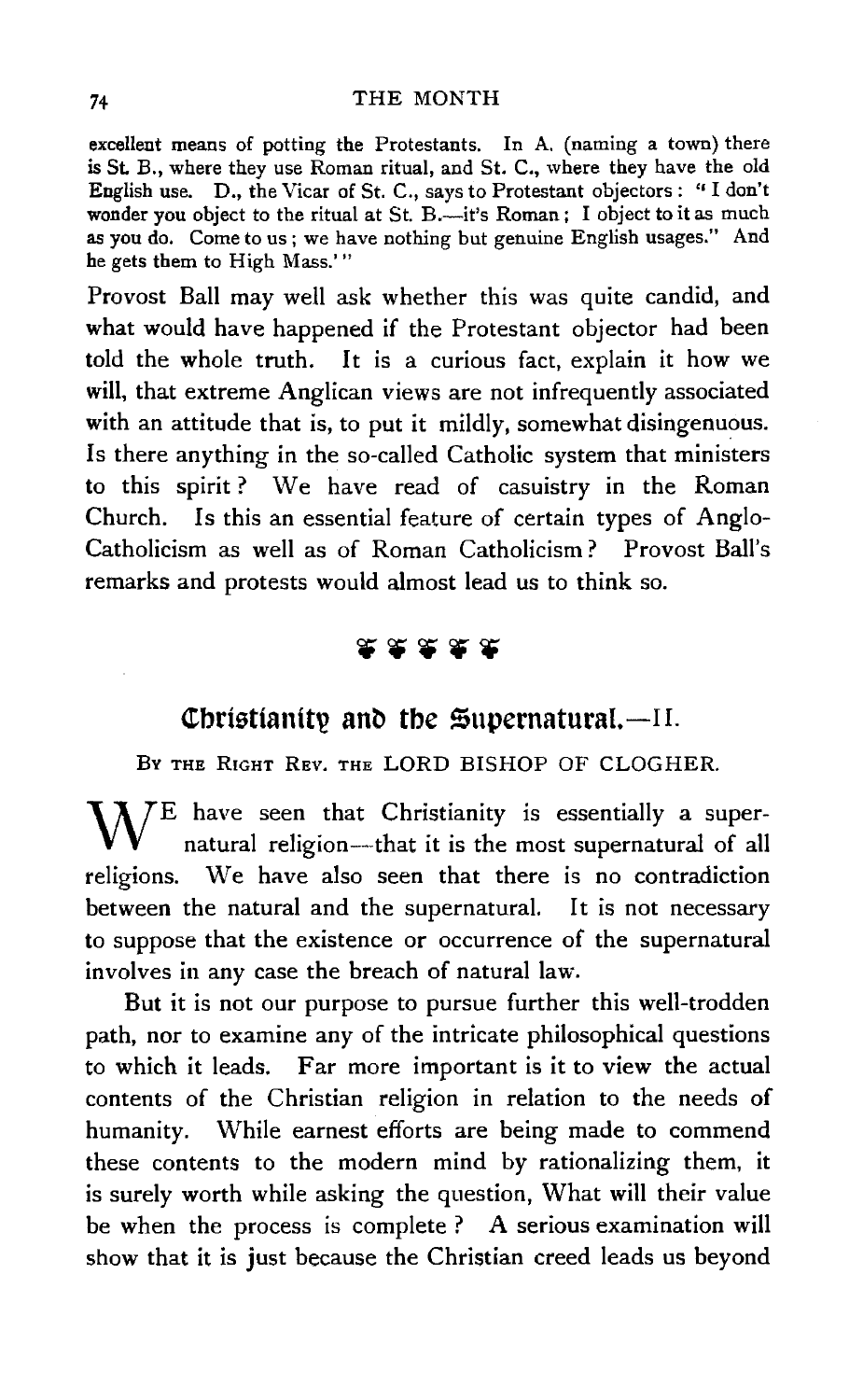the natural, and sets us face to face with facts and principles which are outside the range of the scientific intelligence, that it satisfies our spiritual needs. What heart and mind require above all else in religion is the supernatural.

First among those great leading elements of the faith which we have to consider is the Incarnation. In the sphere of Christian thought our age has been remarkable for the emphasis which has been laid on this great doctrine. In viewing it theology has returned very nearly to the standpoint of the great Alexandrian thinkers, and has regarded the Incarnation as a unifying principle, a supreme category, by means of which the whole history of creation and the vast drama of human life may be subsumed beneath the leading idea of the Christian revelation. How much we owe to the teaching of the late Bishop Westcott for the development of this glorious Christian philosophy is known to all students. By means of it many have been able to attain conceptions which have brought into one grand harmony thought, religion, and the life of practical effort. It has been at once a source of illumination for the philosophic thinker and for the social reformer. If we give to the word " reason " that more exalted signification with which some philosophies have endowed it, here is a noble rationalism for which the Christian believer may be sincerely thankful.

But every Christian is well aware that the Incarnation is more than a philosophical principle. If it were only this, then it would, in the religious and moral sphere, be a vague idealvague because devoid of definite contents. Its meaning would be that, in the process of creation, God is incarnating Himself, and that the higher the development, the more of the Divine. But who is to define the limit? How is the character of the final result to be known ? Why should man be more than a stage in an infinite process, the ultimate meaning of which may be as remote from his nature as he is from the *amaba?* 

The truth is that the Incarnation as a philosophical principle is practically valueless apart from the Incarnation as a definite event in history. It is our faith in the historical Christ as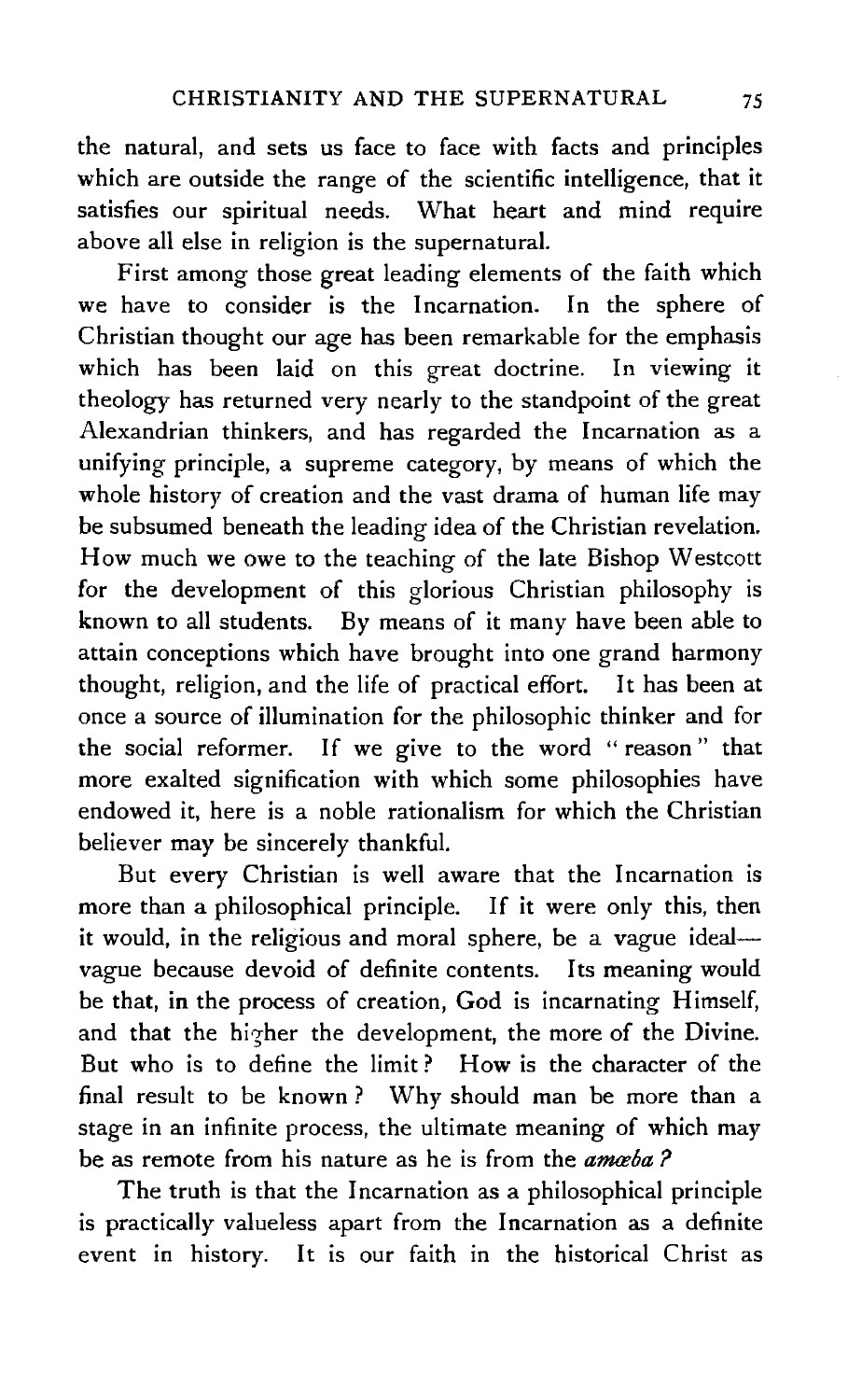Incarnate God. which gives to the principle of the Incarnation aU its illuminating power. Even from the philosophical point of view this is the case, because in Him we have the ideal itself manifested. Here is the end of the great process revealed, so far as it can be revealed under the conditions which prevail in this imperfect world. Accept Jesus Christ as the Divine Lord, and there can be no longer any doubt as to the nature and tendency of the whole vast movement which is taking place throughout the ages. Thus we see that the mere idea of incarnation as a principle, apart from the supernatural event, affords . neither comfort for the heart nor satisfaction to the intellect.

But leaving purely philosophical considerations, let us think of the Incarnation as a concrete fact in relation to religious experience. One result of the sustained criticism to which the Bible and Christian doctrine have been subjected in recent times is that on all sides attention is being concentrated on the person of our Lord, His life and teaching, His death and resurrection. It is being realized more and more fully that here is the central truth of Christianity, however it is to be interpreted. Two elements of our Lord's personality are being revealed with special clearness: His consciousness of Himself, first, as standing in unique relation to God ; and, secondly, as standing in unique relation to man. Our Lord knew Himself to be the Son of God as well as the Son of man; and He claimed as His right all the homage and devotion of which the human heart is capable. No sane criticism of the Gospels can now deny this. The work of Harnack and others of his school, far from orthodoxy though they are, has but placed the truth in a position of greater prominence.<sup>1</sup>

Does it not seem as if God were teaching His Church once more, and this time by the hard discipline of intellectual struggle, that in Christ Himself is the supreme revelation of the truth and the supreme object of faith ? Though we know this in words, and recognise that it has always been by a return to

<sup>1</sup> See Sanday on "The Gospels in the Light of Recent Historical Criticism" in the *Guardian* of November 22, rgos.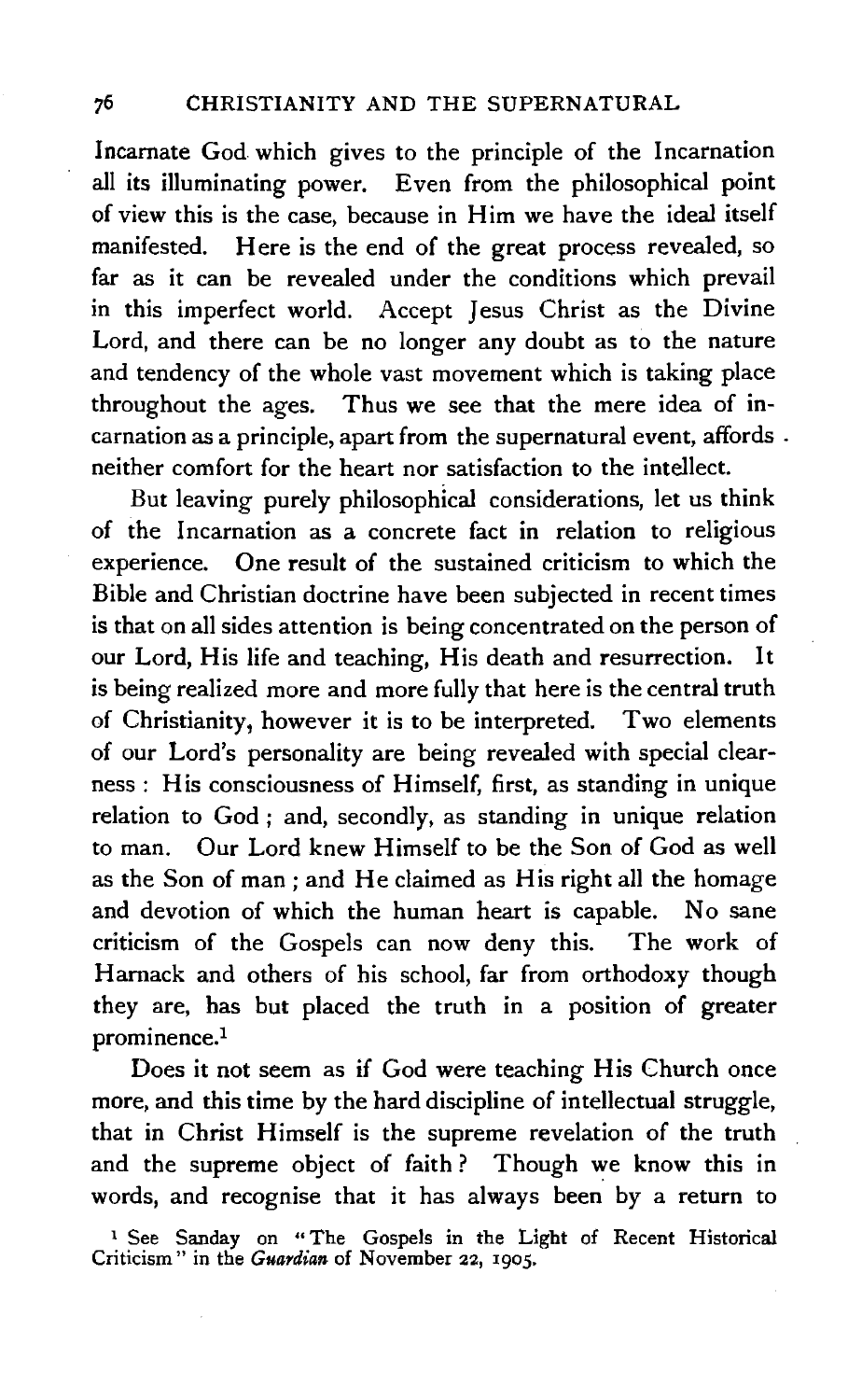Christ Himself that Christianity has renewed its life, how easy it is to drift away from it l

How else but in a person could God be revealed in a way which can satisfy heart as well as mind? To know God by science is impossible, for science deals with abstractions, and God is the most concrete of all beings. To know a human person it is necessary to have experience. Not by intellect alone, but by character, will, emotions, affections, does one human soul come into such a relation to another that there springs into being a knowledge (as we call it) which can justify a complete confidence. Such is the " knowledge " which we have of those whose friendship or love is the most valuable of our human possessions. And can the revelation of God to the soul be less full, less concrete, than the revelation of one human soul to another? If God is to manifest Himself at all, how can it be but in a supreme personality ? And such has Jesus Christ been to human hearts. In the complete correspondence between His life and His teaching, in the clearness and certainty with which He utters the deep things of the heart of God, in the penetration with which he scans all the secrets of our human nature, in the perfect sanity of His judgments and the greatness of His claims, in the sternness of His righteousness and the boundlessness of His love, in His life of self-sacrifice, we discern a character which surpasses all that we can, apart from this revelation, conceive of Divine perfection.

Further, it is only when the Divine is presented in this form that it is able to draw forth, in the highest degree, the faith, devotion, and love of the human heart.

If this view be correct, we ought to be able to bring it to the test of a practical verification. We are now dealing with a principle which must show itself, if it be really operative, in the history of religious experience. A few examples out of many must suffice. The testimony of the first age of Christian history is clear. To St. Paul the personal influence of Jesus Christ was the strongest factor in life. " Who." he cries, " shall separate us from the love of Christ ? Shall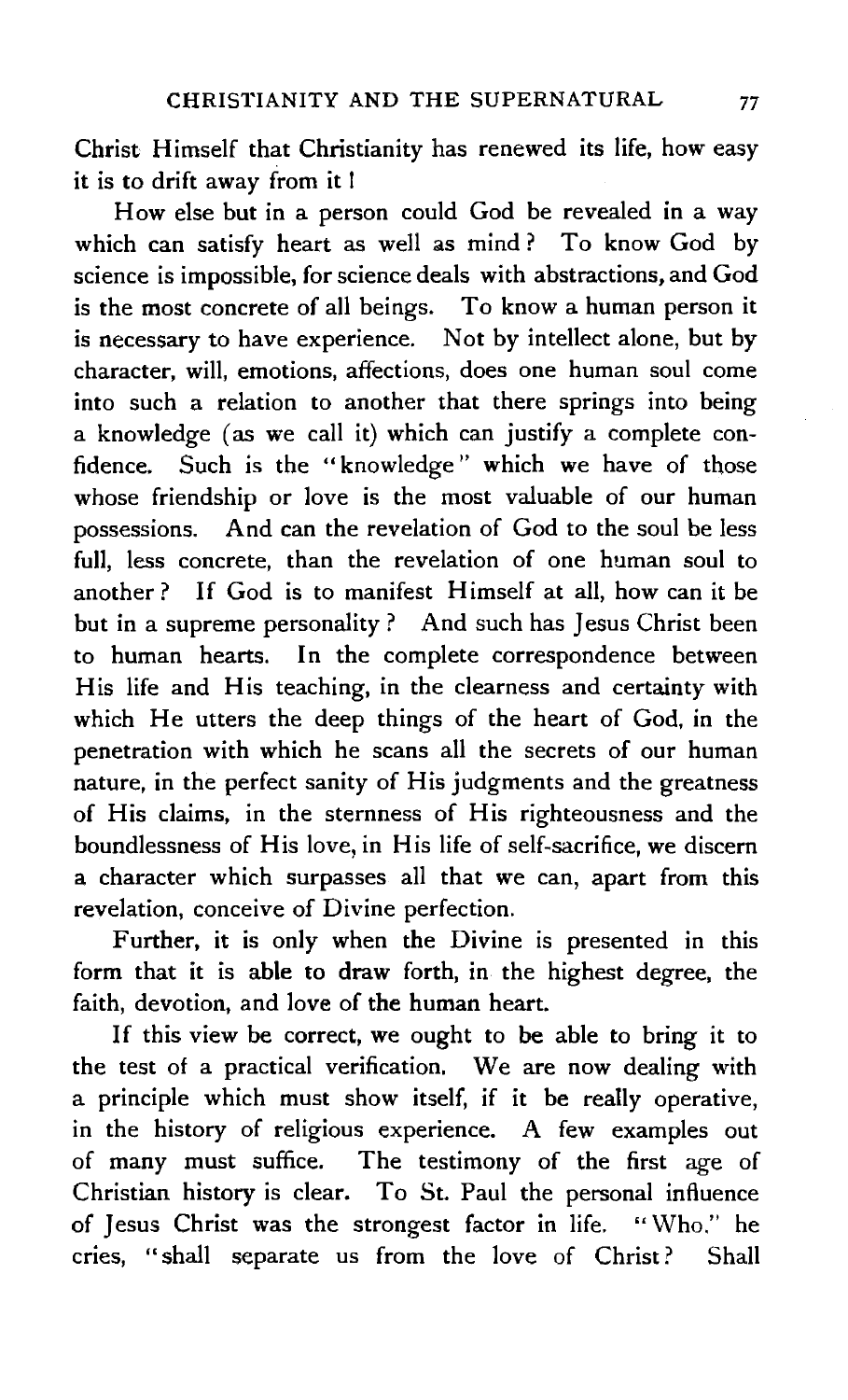tribulation, or anguish, or persecution, or famine, or nakedness, or peril, or sword ?" And again : " Yea, doubtless, and I count aU things but loss for the excellency of the knowledge of Christ Jesus my Lord," and "I know Him whom I have believed, and I am persuaded that He is able to guard that which I have committed unto Him against that day." St. Peter is equally clear: "Whom not having seen ye love; on whom, though now ye see Him not, yet believing, ye rejoice greatly with joy unspeakable and full of glory." So also is St. John with his insistence upon the blessedness of "abiding in Him." It would be possible to multiply such passages almost indefinitely from the later books of the New Testament. They prove conclusively that the personal influence of Jesus Christ was a more powerful factor in human life after His departure from the world than it had been during the period of His ministry. Instead of mourning the loss of their Master we find these men from whom He had been taken rejoicing in the consciousness that His power rests upon them, and that they are living in union with Him.

And this is not peculiar to primitive Christianity. All along the ages, when the faith is found in its purity, the same phenomenon repeats itself, the personal influence of the Lord is felt, the promise is fulfilled, " Lo, I am with you always.'' With splendid confidence Athanasius appeals to this fact as a thing which cannot be questioned, comparing the influence of Christ with that of others who have passed from earth : " When a man is dead he can exert no power, his influence lasts to the grave and then ceases. Actions and power over men belong to the living only. Then let him who will, see, and judge from what his eyes behold. For the Saviour is working great things among men. Every day He is invisibly persuading a great multitude from every quarter, both Greeks and foreigners, to come over to His faith and to obey His teaching. Will anyone still be in doubt whether the Resurrection has been accomplished by the Saviour, and whether Christ be alive, or rather be Himself the Life? ... or how, if He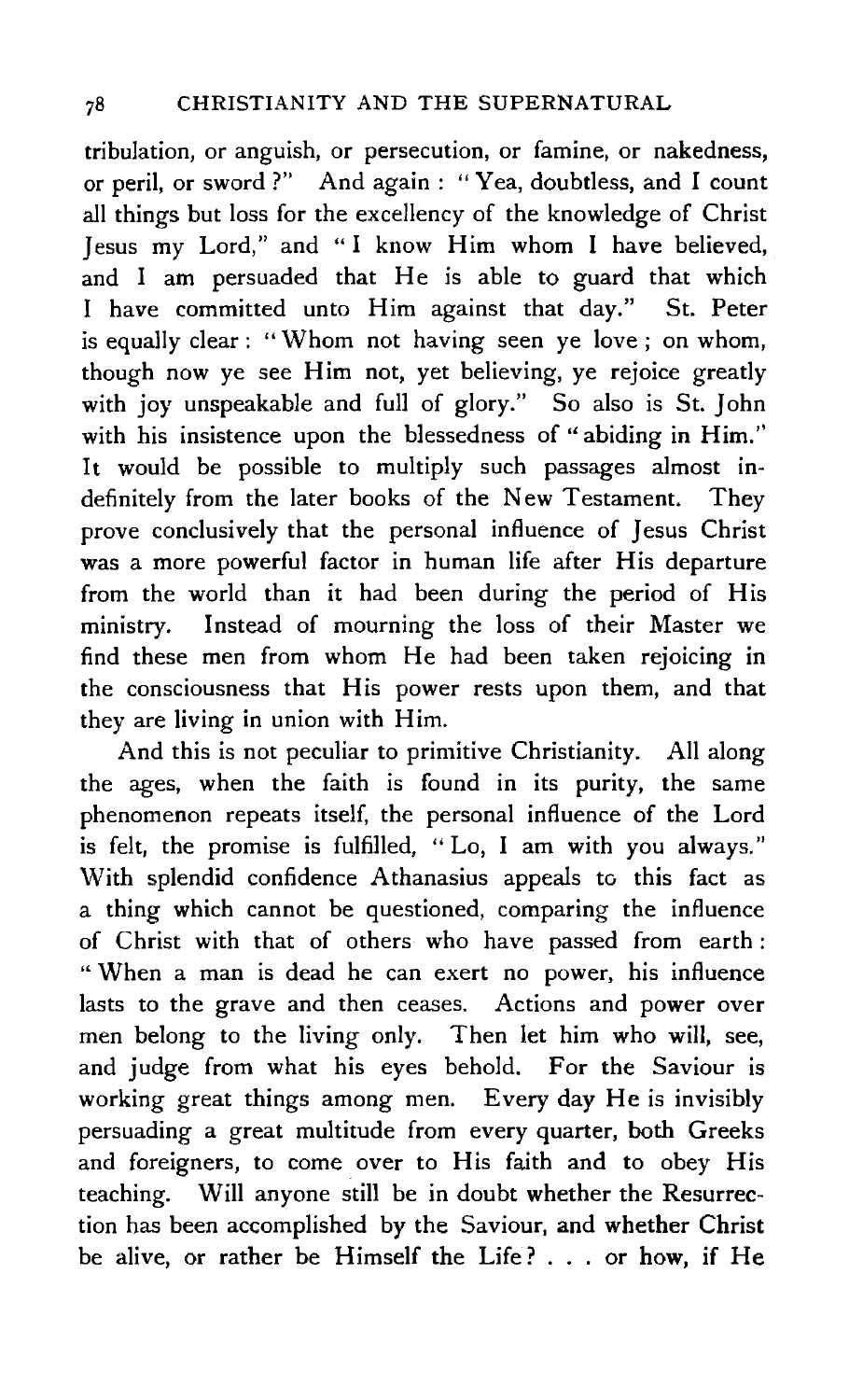be not active (for that is the peculiarity of the dead) does He restrain from their activity those who are active and living, so that the impure man is no longer impure, the homicide slays no more, the unrighteous is no longer covetous, the profane is henceforth religious ? . . . This is not the work of the dead, but of the living, and especially of God."<sup>1</sup>

These words contain a magnificent argument, and one which is as fresh and as true to-day as it was in the fourth century; for to-day, as of old, wherever there is a rekindling of the fire of Christian faith, and hearts are stirred and lives renewed, the power which manifests itself is the influence of the Living Saviour.

And when, with this practical verification in human experience fresh in our minds, we turn back to the revelation of our Lord's character as it is given in the Gospels, the effect is extraordinary; we detect the universality of His personality. Set in circumstances which belonged to a particular country and a long past age, He yet belongs to all countries and all ages. All the great human characteristics are His, and all in perfection. Even those which are most strongly contrasted, and which beforehand would seem to be wholly incompatible, combine freely and harmoniously in Him.

This union of opposite qualities has often been observed, but its importance in connexion with the subject before us is so great that we must consider it further. Only by grasping the wideness of its range do we gain a view of the comprehensiveness of our Lord's humanity. In Him we find the greatest degree of lowliness and loftiness, simplicity and nobility, tenderness and strength, meekness and passionateness, selfrenunciation and self-assertion, the most perfect love and the most unsparing justice, the greatest moral sweetness and the greatest moral indignation, the widest charity and the most uncompromising moral decision, the most perfect candour and the most perfect sympathy, the keenest insight into the frailty of the human heart and unfailing readiness to make allowance I Athanasius, " De Incarnatione," xxx.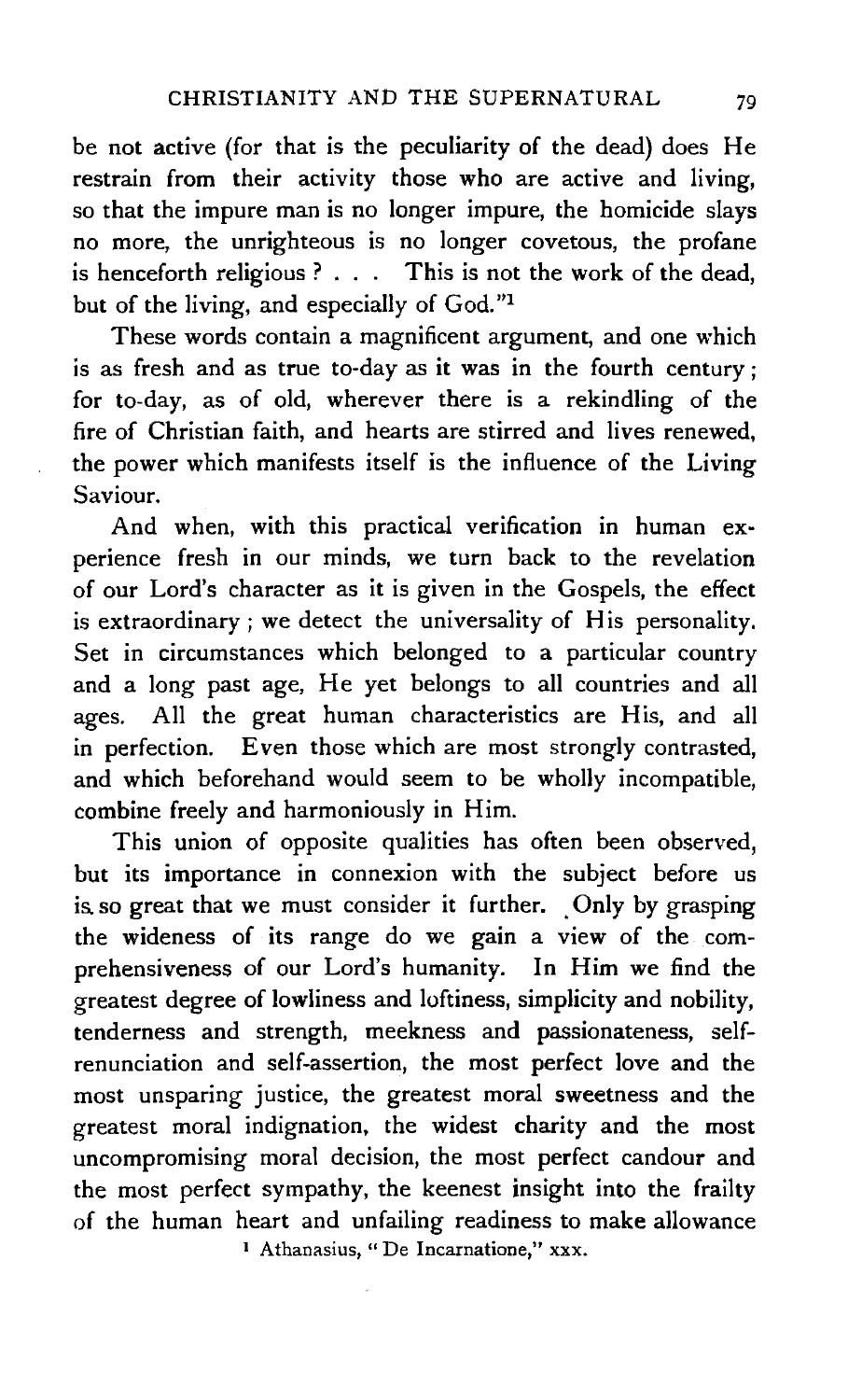for human weakness and to help the fallen, hating the sin but loving the sinner. Shaken by His perfect consciousness of the appalling difficulties of the work which lay before Him, our Lord yet went forward with unflinching determination to do the will of His Father. Our Lord's sinlessness appears clearly in the Gospel history ; but, after all, the splendour of His moral nature can only be seen aright when it is viewed from the positive side. Nor, indeed, can it be properly apprehended until we behold Him living and working among men. In the story of His life the great qualities which have been mentioned can be seen, not in abstraction, but concretely, as aspects of Himself. Then we realize, to some degree, the miracle of His personality-as we watch Him hungering, thirsting, toiling in His simple human life, entering into all the ordinary experiences of men, drawing the imagery of His Divine teaching from the elemental facts of human existence, delighting to withdraw Himself from time to time into the solitudes of Nature, with an eye which observes the glory of the sky and the beauty of the lily, and yet responds to every glance of faith, or detects every movement towards or from the good among those who come within His influence. The universality of His humanity can also be seen in the way in which He received all kinds and classes of people-the poor, the sick, the sorrowing, the afflicted, little children, publicans and sinners, the religious when they were sincere, the rich and great when they came in earnestness and simplicity of heart. In His presence the secret of every heart came to light, every imposture was detected. His dealing with the individual soul was always based on a perfect knowledge of its needs. No two cases among all those given in the Gospels are alike. Our Lord's treatment was infinitely various, as various as the moral attitudes and situations of men. To meet with Christ was, in each instance, a great crisis for the soul.

Now perhaps the most wonderful thing of all is that when we pursue such a line of investigation as this, we find ourselves passing insensibly from the human Christ to the Divine Christ.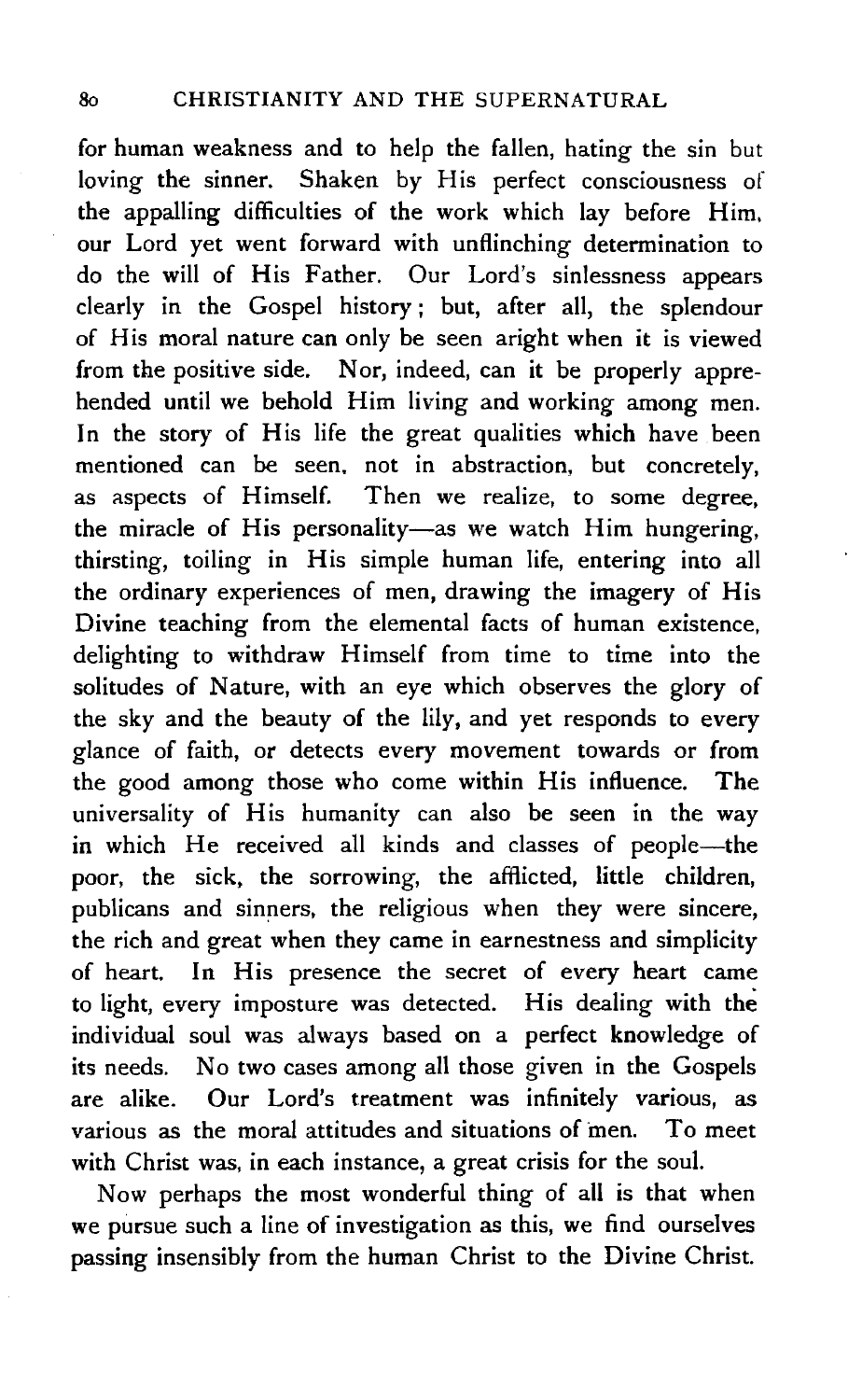It is quite impossible to draw a line and say, " Here the human ends and the Divine begins." In fact, the more we set ourselves to draw a complete portrait of the Man Christ Jesus, the more certainly do we find ourselves in the end face to face with one who may justly be described as the noblest image of Deity that our minds can conceive. The only way to avoid this conclusion is to start with some *a priori* principle of selection by which the scope of the inquiry is limited and certain elements of the Gospel history are rejected. But not one of the many efforts which have been made to do this have proved satisfactory, though some have been the works of brilliant genius, and others of men of the most painstaking character and with the most elaborate equipment of critical science. The whole history of German criticism of the Gospels is a detailed proof of this statement. From Strauss to Harnack and Von Soden there is a steady advance, the unity of our Lord's character asserting itself against one critical pre· possession after another. And now the case stands thus, that all we need ask is that the critics should draw the appropriate conclusion.

Here we have the fact of the Incarnation displaying itself before our eyes. A humanity so exalted and so full-orbed, that through it we gain. the greatest conception of divinity of which our minds are capable, and a personality so mighty that it is to-day, as it has been in all the Christian centuries, the strongest of all forces for spiritual regeneration, moral conquest, and social reformation-this is the Christ as the experience of our own time reveals Him. Here the Divine and the human are united for the salvation of man. In what other form, we may well ask, could the Incarnation be presented to us as a factor in the life of mankind ?

But the process we have described cannot stop when the unity of the wonderful character has asserted itself. Inextricably involved in all that reveals that character are the physical miracles which fill the pages of the Gospels. Every miracle is an act of revelation. Many of the most characteristic of our

6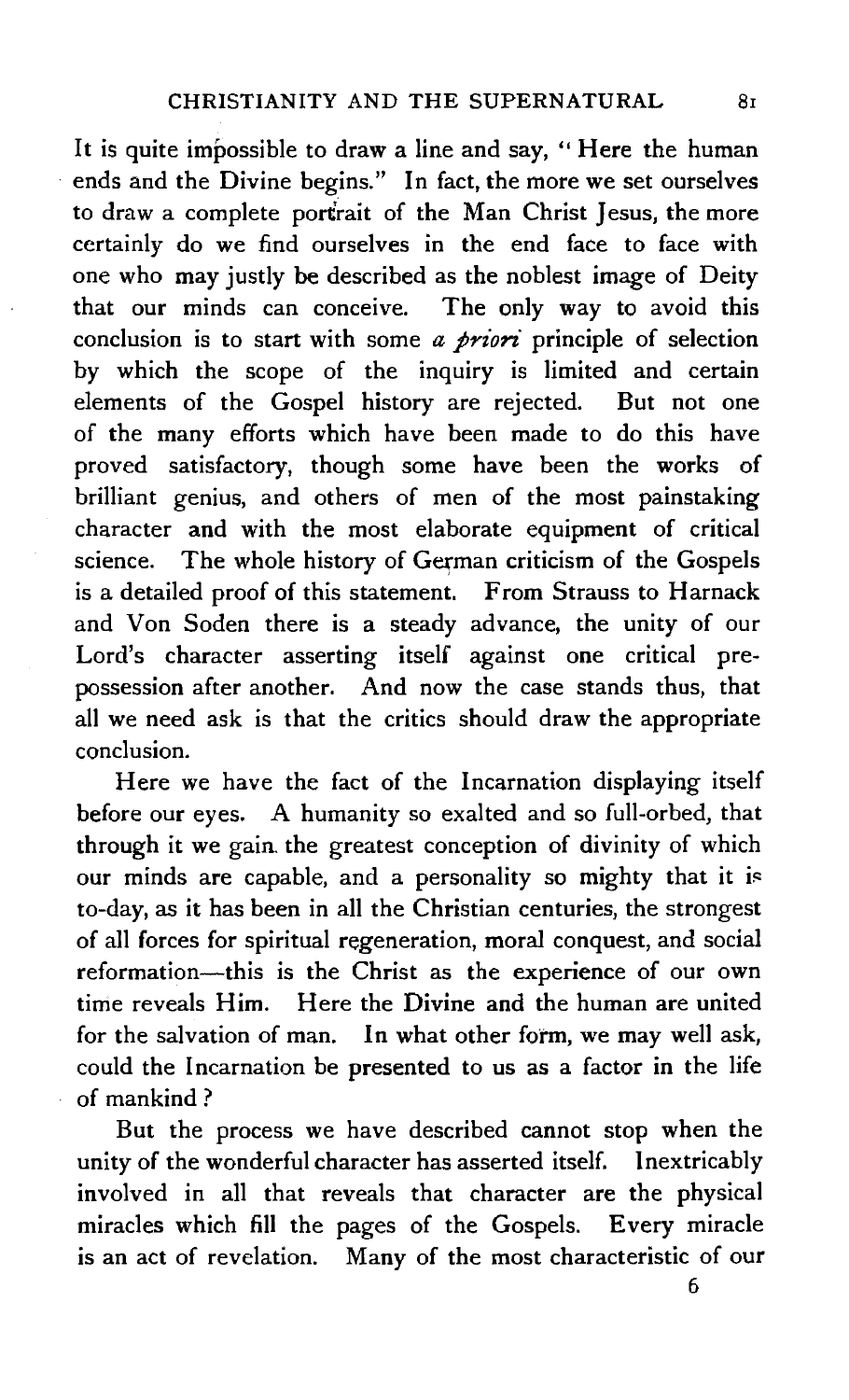Lord's utterances are based upon miracles, and would lose their place in His life and their connection with His other teachings if their miraculous foundations were removed.

How close again (as pointed out by Athanasius) is the connection between the Resurrection (with its completion, the Ascension) and that working among men of the personal influence of the living, though invisible, Saviour, which has been the motive force of Christianity in all ages of its history ! And how clearly does this connexion appear in the Acts of the Apostles! The Apostles who, before the Resurrection, had been weak in faith, uncertain, failing to grasp their Master's meaning, clinging to their old earthly conceptions of His kingdom, cowering before the power and authority of His opponents, overwhelmed by the catastrophe of His death, suddenly appear, armed with invincible faith, confident in the belief that the power of their Divine Master is with them, facing with fearless courage the very authorities before whom they formerly quailed. Nor is this the fiction of a later age, for the rapid rise of the Church can be explained on no other hypothesis. Christ risen from the dead, and exerting by His Spirit a new power in the world, is the only adequate explanation.

The object of recurring to this familiar line of thought is to show that to the unity of our Lord's Divine-human personality there corresponds the unity of His Divine-human history. From the miraculous birth to the miraculous mission of the Apostles all is harmonious.

Surely it is obvious that this is the Christ that satisfies the needs of the human heart, that gives power for spiritual renewal, and imparts in all ages zeal and energy to those who labour best and most for the welfare of their fellow-men.

And, further, the modern world, in spite of all its doubts and denials, owes more than it imagines to the Divine-human Christ. If in these days we depended solely upon the teaching of science for our religious conceptions we should be miserable indeed. Apart from traditional beliefs and ethical considerations of a